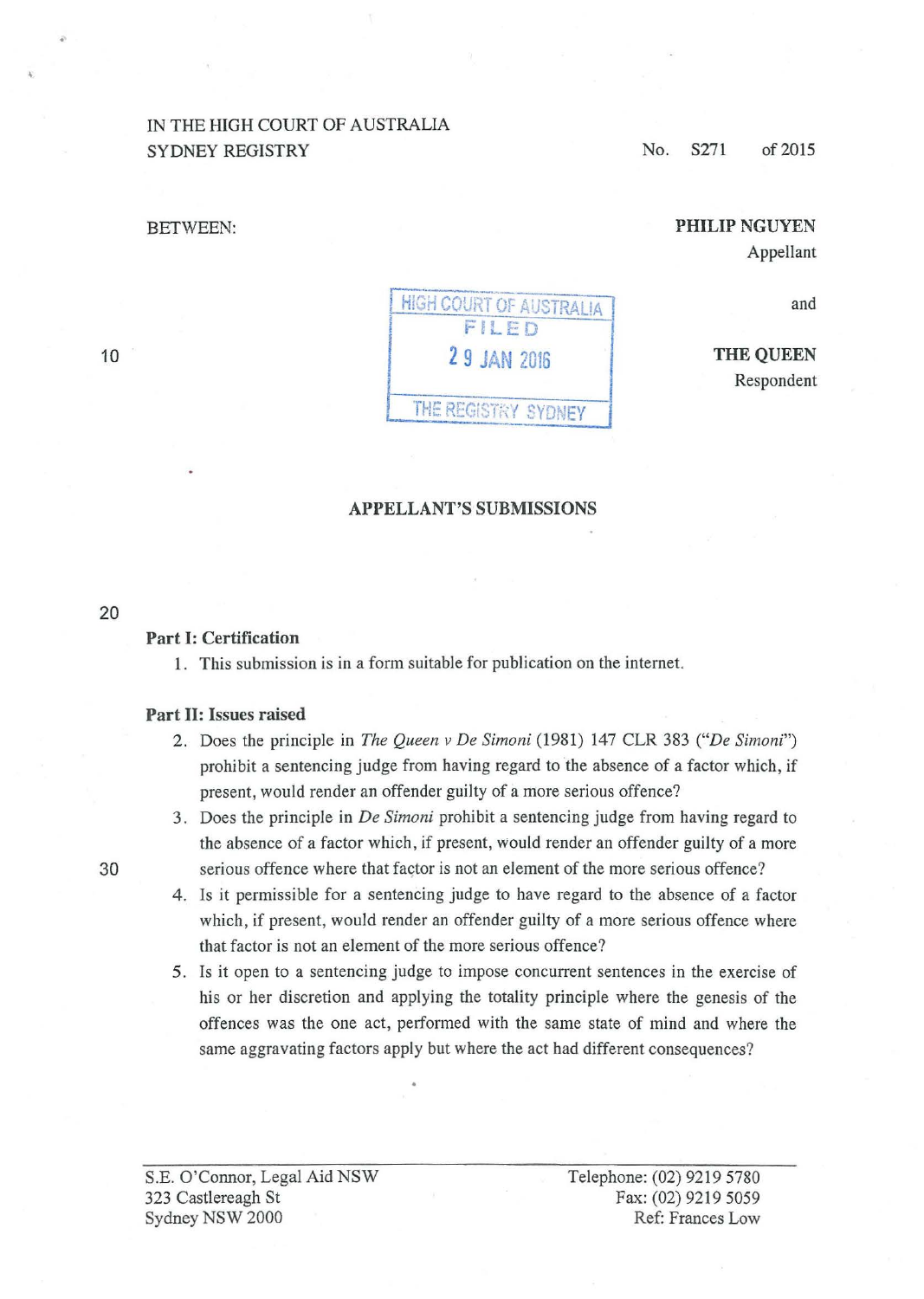#### **Part Ill: Notices**

6. The appellant has considered whether any notice should be given in compliance with s78B of the *Judiciary Act 1903* (Cth) and has concluded that no such notice is necessary.

## **Part IV: Citation**

7. The citation of the reasons for judgment of the NSW Court of Criminal Appeal is: *R v Nguwn* (2013) 234 A Crim R 324. The citation of the reasons for judgment of the NSW Supreme Court is *R v Nguyen* [2013] NSWSC 197.

### 10

#### **Part V: Facts**

### Background

- 8. On 19 July 2012 the appellant pleaded guilty to two offences: the manslaughter of Constable William Crews ("the deceased") contrary to s 18(1 )(b) of the *Crimes Act 1900* (NSW); and wounding with intent to cause grievous bodily harm to the deceased contrary to s33(l)(a) of the *Crimes Act.* Both offences carry a maximum penalty of 25 years imprisonment; the wounding offence also carries a standard non-parole period of 7 years. Two offences were included on a Form **1** to be taken into account on the sentence for manslaughter in accordance with s33 of the *Crimes (Sentencing Procedure) Act 1999* (NSW). The first offence was the unauthorised possession of a prohibited firearm contrary to s7(1) of the *Firearms Act 1996*  (NSW). The appellant used this firearm to commit the substantive offences. The second offence was the possession of 3.21 grams of methylamphetamine for the purposes of supply contrary to s25(1) of the *Drug Misuse and Trafficking Act 1985*  (NSW).
- 9. On 15 March 2013 Justice Fullerton sentenced the appellant to 9 years and 6 months imprisonment with a non-parole period of 7 years for the manslaughter offence and 6 years and 3 months imprisonment with a non-parole period of 4 years and 9 months for the wounding offence ([2013] NSWSC 197 ("ROS")). The sentences imposed were wholly concurrent and commenced on 8 September 2010. The sentence for the manslaughter offence was to expire on 7 March 2020 and the non-parole period was to expire on 7 September 2017.
- 10. The Crown appealed against the sentences imposed on the appellant on four grounds alleging both patent and latent error pursuant to s5D of the *Criminal Appeal Act 1912* (NSW). On 28 August 2013 the Court ("CCA") (constituted by Beazley P, Johnson and RA Hulme JJ) upheld grounds 1 (error in assessing the objective seriousness of the manslaughter offence), 3 (error in applying the principle of totality) and 4 (manifest inadequacy) ([2013] NSWCCA 195). The

30

20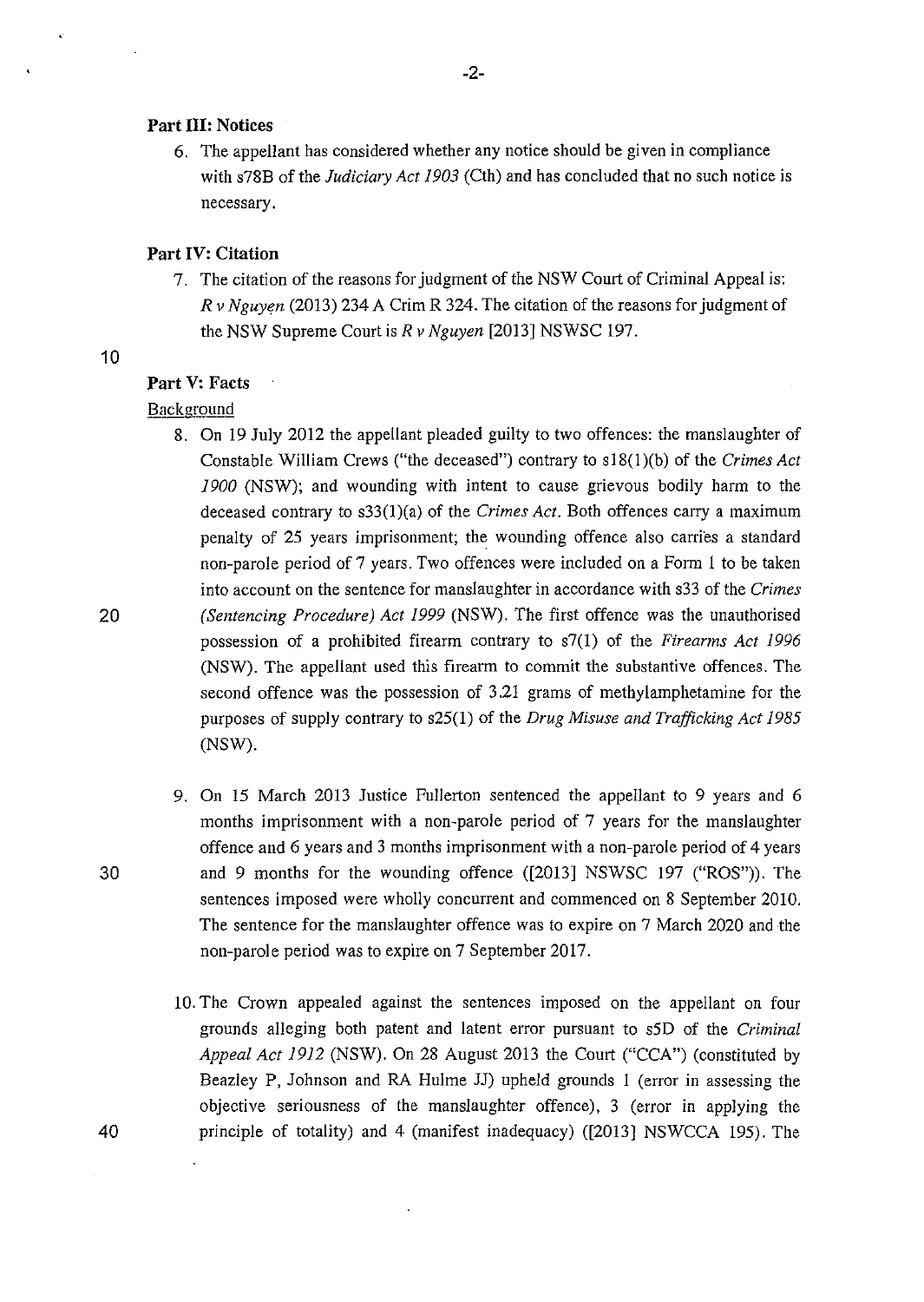CCA exercised its discretion to intervene and re-sentenced the appellant to 16 years and 2 months imprisonment with a non-parole period of 12 years for. the manslaughter offence and 8 years and 1 month imprisonment with a non-parole period of 6 years for the wounding offence. The sentences imposed were partially cumulative so that the sentence for the manslaughter offence commenced on 8 September 2011, one year after the sentence for the wounding offence commenced, which was on 8 September 2010. The total effective sentence was 17 years and 2 months imprisonment with a non-parole period of 13 years. The earliest date the appellant will be eligible for parole is 8 September 2023.

#### The Facts

10

- 11. On 8 September 2010 a search warrant was issued in relation to the appellant's residential unit and Garage 8 of the unit complex. Det Senior Constable Roberts was the officer in charge of the execution of the warrant. Eight police officers were deployed to execute the warrant. Three of the officers were in police uniform and the remaining officers, including the deceased and Det Senior Constable Roberts, were in plain clothes. The deceased and Det Senior Constable Roberts were armed with firearms. The operation was deemed by police to be low risk and it was not anticipated that there would be firearms in the appellant's premises or at his disposal (CCA at [10]).
- 12. At approximately 9pm the police arrived at the unit complex. Det Senior Constable Roberts led the officers into the basement and a police officer gave them directions to Garage 1 in the mistaken belief that it was Garage 8. Earlier that day the appellant and an associate of his, Mr Chung, discussed a drug deal with three other men. The men also discussed an existing drug debt that Mr Chung owed to the men as a result of the supply of drugs to Mr Chung the previous day. The three men left shortly before the police arrived at the unit complex. The appellant and Mr Chung remained inside Garage 1. The door to Garage I was open when the police arrived. Three other men were inside Garage 8 (CCA at [10]).
- 13. Det Senior Constable Roberts and the deceased walked towards Garage 1 (believing it was Garage 8). Other officers in plain clothes were close behind them and the uniformed officers were further behind. No officer had his firearm drawn. As the police officers approached Garage I they announced that they were police a number of times. The deceased then yelled out that the appellant had a firearm. Det Senior Constable Roberts saw the appellant walk out of Garage I in a crouched position holding a firearm. The appellant was pointing the firearm in various directions including in the direction of the police. Det Senior Constable Roberts

20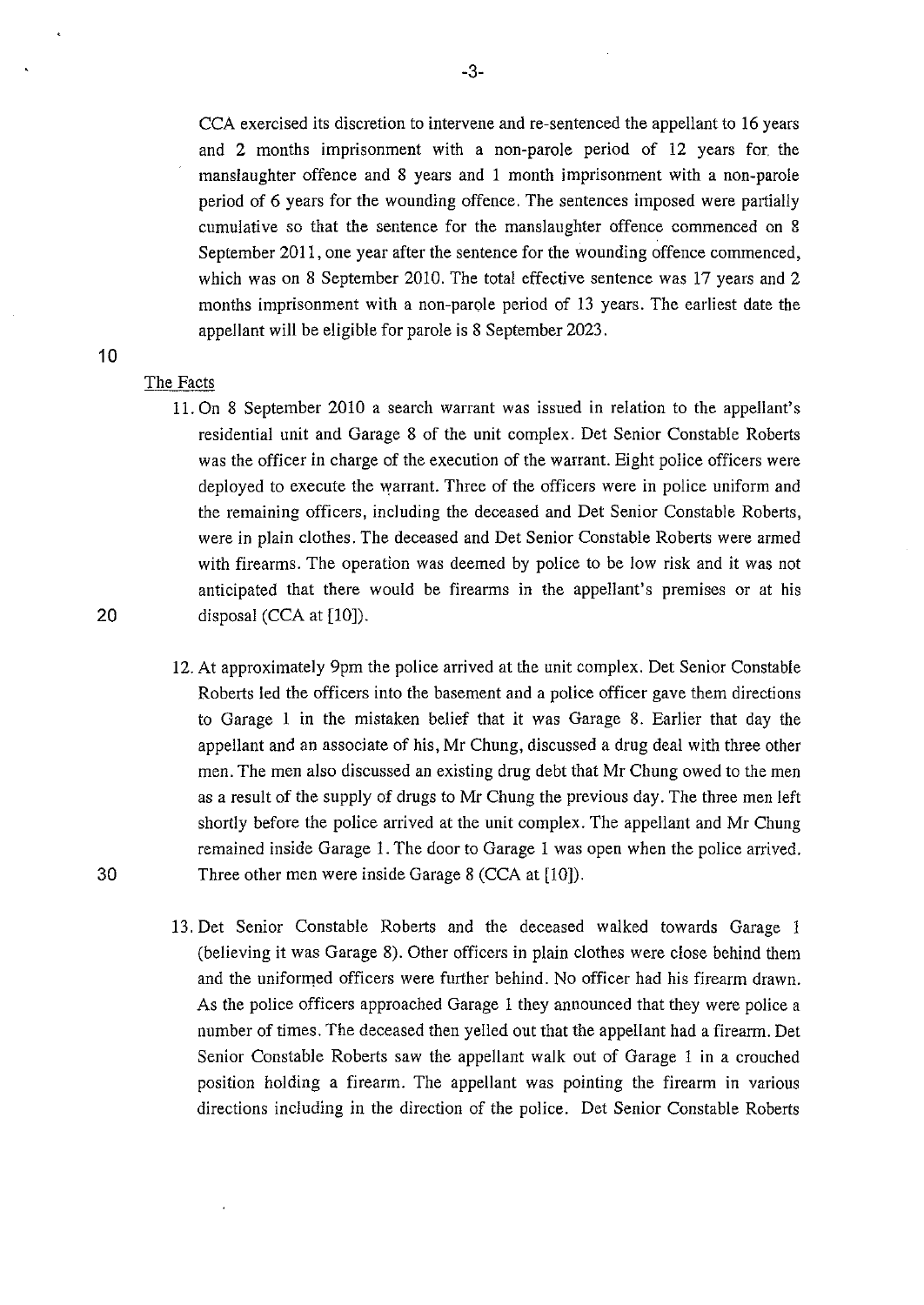and the deceased identified themselves as police again and directed the appellant to put down the firearm (CCA at [10]).

- 14. In the space of seconds five shots from three firearms were fired. The appellant fired at the deceased with the bullet penetrating the soft tissue of the deceased's left arm causing a 2 millimetre puncture wound  $(CCA \t{at} [11], ROS at [58]).$  The deceased fired three shots in quick succession none of which hit the appellant. Det Senior Constable Roberts fired a shot at the appellant. It was later confirmed that the shot fired by Det Senior Constable Roberts struck the deceased in the neck and fatally wounded him (CCA at [11]). Det Senior Constable Roberts saw the appellant try to use his firearm but it appeared jammed. The appellant then picked up the battering ram and simulated its use as a firearm by pointing it at the police officers (CCA at [11]).
- 15. The appellant and Mr Chung retreated to the appellant's unit. The appellant repeatedly told Mr Chung that the men were "fake police" and he believed they thought he had money. The appellant told his wife that someone was trying to break into the garage, that he had shot a man and thought he was going to die (CCA at [11]). The police ultimately arrested the appellant after he barricaded himself in the unit for a period of time (CCA at [12]).
- 16. In his record of interview the appellant said he and Mr Chung went to the garage to smoke some heroin. The appellant said Mr Chung was, at the time, organising a drug deal involving 8 ounces of cocaine. The appellant acknowledged involvement in the transaction (CCA at [12]).
- 17. In his record of interview the appellant said he heard a lot of people shouting and screaming whilst he was inside the garage. He believed the two men standing at the entrance of the garage were there to rob him. Police later independently confirmed that approximately two weeks prior to the offences the appellant was the victim of an attempted robbery whereby two masked men armed with bats attempted to rob him while he was in Garage 8. He told his wife these men had cricket bats and the police that they had knives. The appellant shouted at these men and they ran off but left a mobile phone. Police officers located this mobile phone during the search of the premises. Police located one of these men who told them that he and another man were wearing balaclavas, were armed with bats and intended to rob the appellant (Agreed Facts at [48]). The appellant obtained the pistol after this incident to protect himself in the event of another robbery (CCA at [13]). In his record of interview the appellant agreed that he was aware (from a previous search warrant executed on his premises) that not all police officers wear uniforms when

20

30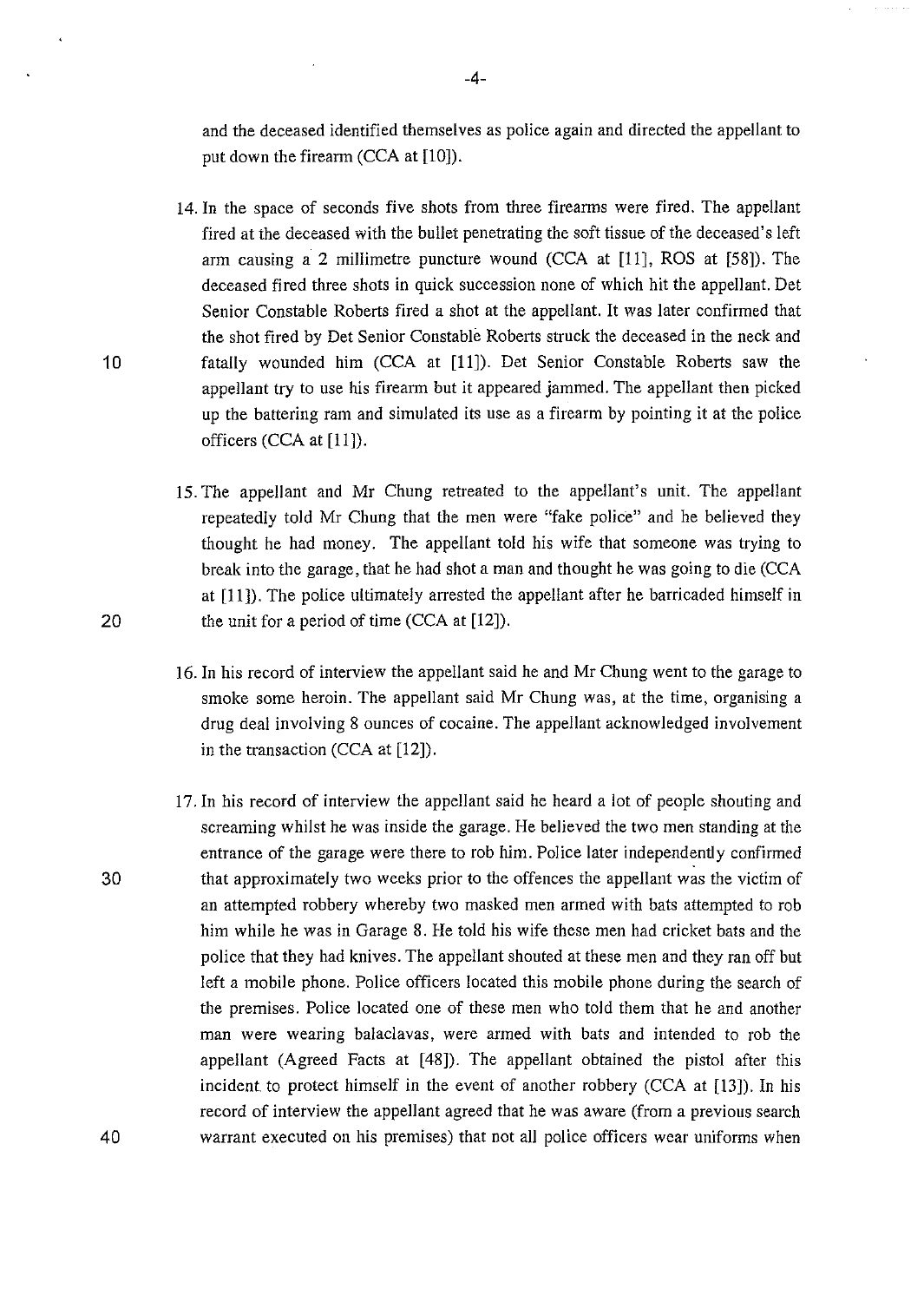executing search warrants (CCA at [14]). There was no further evidence as to when that search warrant was executed or the circumstances in which it was applied for (CCA at [14]).

18. Small concentrations of morphine, amphetamine and methyl amphetamine were detected in the appellant's blood, which was tested the following morning after the offences (ROS at [28]). This would not have had any relevant impact on his perception at the time (ROS at [28]).

#### 10 Relevant matters on sentence

- 19. The sentencing judge found that both offences were aggravated by three factors. First, the use of the weapon in the offences was an aggravating factor to be afforded "significant weight" (ROS at [43], s21A(2)(c) *Crimes (Sentencing Procedure) Act).*  Second, the offences were committed without regard to public safety (ROS at [55], s21A(2)(i) *Crimes (Sentencing Procedure) Act).* Third, the victim was a police officer and the offence arose because of his occupation (ROS at  $[53]$ ,  $\frac{\text{ }s21\text{A}(2)(a)}{a}$ ) *Crimes (Sentencing Procedure) Act).* This last factor was afforded slightly less weight because the appellant was not aware that the deceased was a police officer but ought reasonably to have foreseen the possibility that he might have been one  $(ROS at [53], see also CCA at [96]).$
- 20. The sentencing judge found the wounding offence was within the mid range of offending having regard to, on the one hand, the use of a weapon, the presence of an intent to cause grievous bodily harm and the aggravating factors balanced against the appellant's belief that the police officers were men there to rob him and that her Honour was unable to conclude that the wound was serious (ROS at [58]).
- 21. The sentencing judge inferred that the appellant was involved in the drug transaction with Mr Chung earlier that day (CCA at [12] and [93J; ROS [40]). The Crown contended that the seriousness of the offences had to be assessed in the context of the appellant being a drug dealer and arming himself after the attempted robbery to facilitate his drug dealing activities. The sentencing judge rejected this contention because there was insufficient evidence to support it (ROS at [38]-[40]).
- 22. The sentencing judge declined to take the drug supply offence on the Form 1 into account in the sentence imposed for manslaughter (ROS at [27]). It is unclear precisely how the sentencing judge took the remaining offence on the Form 1 into account although the Crown's submissions on the subject were recorded at ROS [42]. The CCA found the firearm offence on the Form 1 called for a *"significantly longer sentence being imposed for manslaughter"* (CCA at [110]).

30

40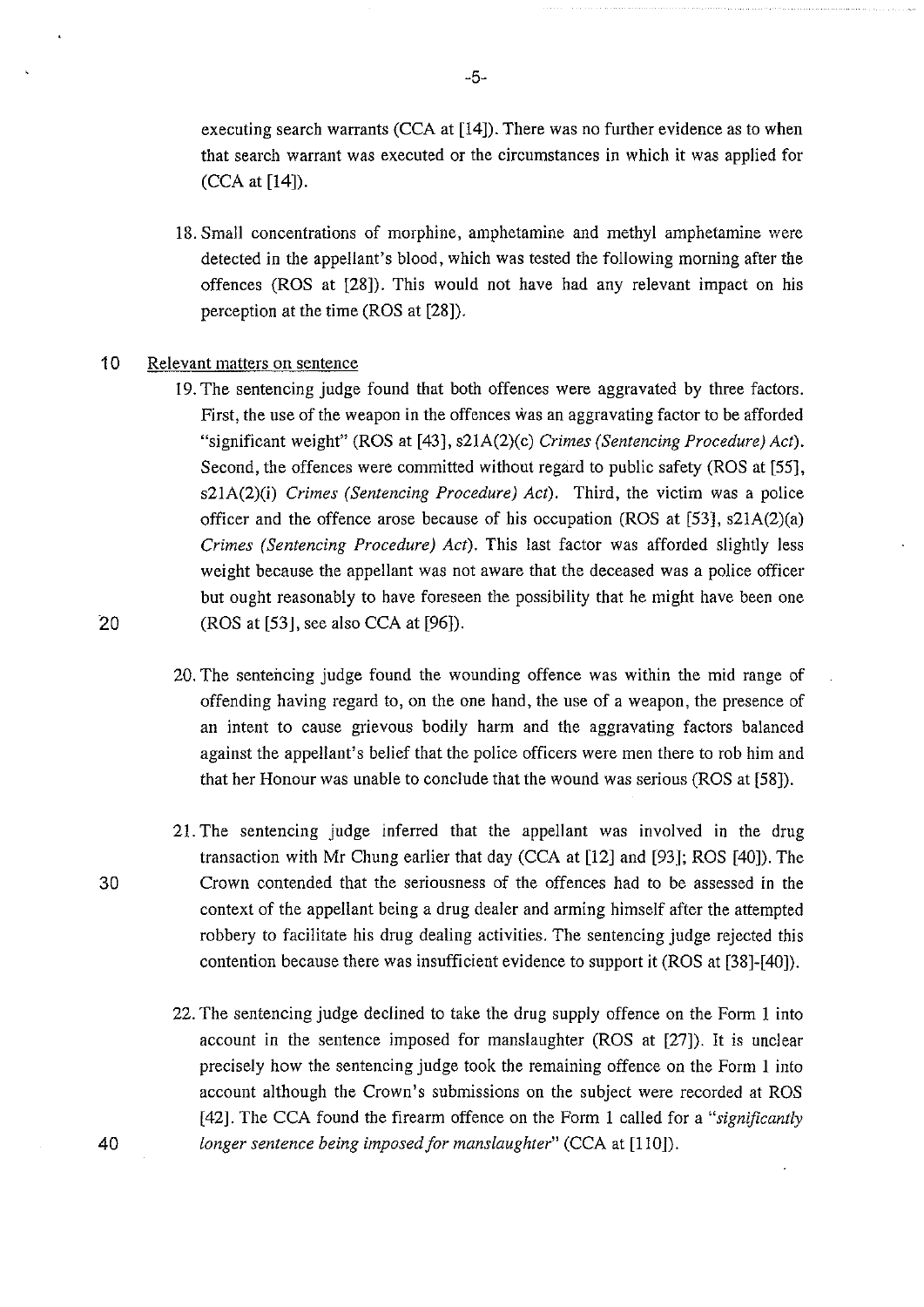23. The appellant received a 10% discount for his plea of guilty (CCA at [31]). The sentencing judge accepted that he was remorseful but said that its weight as a mitigating factor was largely overwhelmed by the collective weight of the aggravating features on sentence (CCA at [32]).

### Relevant matters regarding the appellant

10

20

24. The appellant was born in Vietnam. In 1977 he escaped Vietnam and arrived in Australia in 1978 after spending 6 months in a refugee camp (Pre Sentence Report dated 22 February 2013 p.l). He was 55 years old at the time of the offences. He married his flrst wife in 1982 and they divorced in 1996 (CCA at [22]). He and his first wife had three children together (CCA at [23]). He remarried in 2001 and his second wife arrived from Vietnam in 2003. Shortly after he was arrested and taken into custody for these offences he and his second wife separated (CCA at [24]). The appellant's first wife was murdered in 2001 and he assumed the care of his children (CCA at [25]). The appellant was greatly affected by his first wife's death (Pre Sentence Report p.3). Ms McMahon, the author of the Pre Sentence Report, stated that the appellant presented as hypersensitive in relation to the safety of himself and his family and that this *"may have been a major contributing factor to his offending behaviour"* (Pre Sentence Report p.3).

- 25. The appellant started using heroin and crystal methamphetamine after the death of his first wife and as means of coping with her death (CCA at [28], Pre Sentence Report p.3). This eventually led to the breakdown of the appellant's relationship with his children in 2009 (Pre sentence report p.2). In 2010 he was using heroin and crystal methamphetamine and reported that he was under the influence of these drugs at the time of the offences (Pre Sentence Report p.3). At about the time of sentence his daughter had recommenced contact with the appellant (Pre Sentence Report p.2).
- 30
- 26. Although the appellant had difficulties accepting the conviction for manslaughter he acknowledged that his actions were wrong (Pre Sentence Report p.4). He said that at the time of the offences he felt threatened and that he was going to be killed (Pre Sentence Report p.4). He said he had no intention to harm anyone and accepted that obtaining the firearm was a poor decision in hindsight (Pre Sentence Report p.4). The appellant had suffered a stroke in November 2012 (Pre Sentence Report p.4).
- 27. The appellant had a prior criminal history (CCA at [26]-[27]). This deprived him of leniency and increased the weight to be given to specific deterrence (ROS at [56]).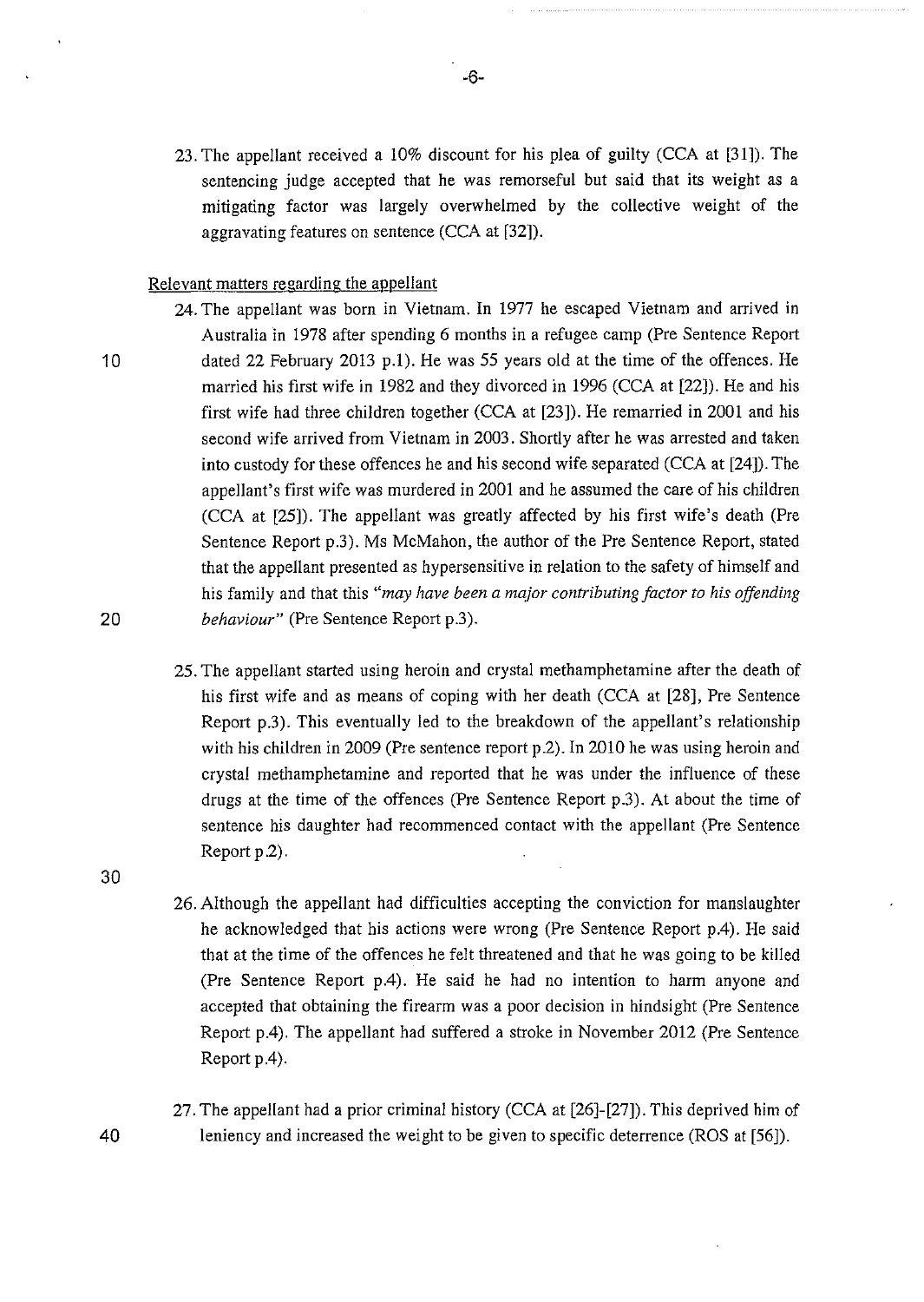#### **Part VI: The argument**

Ground 2.1

28. By pleading guilty the appellant admitted to all the elements of the offences for which he was charged namely, the manslaughter of the deceased and the wounding of the deceased with intent to cause grievous bodily harm *(R v Olbrich* (1999) 199 CLR 270 at [4]). Here, the appellant's culpability was also defined by the application of the partial defence of self defence in s421 of the *Crimes Act 1900*  (NSW). Except to the extent that his culpability was defined by the elements of the offence (either expressly or by necessary implication) the appellant's culpability was a matter for the sentencing judge *(Cheung v The Queen* (2001) 209 CLR 1 at  $[5]$ <sup>1</sup>).

29. Certain factual findings necessarily followed from the appellant's pleas of guilty to the manslaughter offence and the wounding offence and from the prosecution's acceptance of the appellant's pleas in full satisfaction of the indictment. These were set out in a document titled Crown Case Summary (Ex 3) which became the agreed facts on sentence.<sup>2</sup> The appellant was sentenced on the basis identified in the Crown Case Summary document (see ROS at [32]-[35], CCA at [15] and [16]).<sup>3</sup>

20

<sup>30.</sup> The appellant's plea of guilty to manslaughter necessarily involved an acceptance that he caused the death of the deceased although he did not fire the fatal shot (CCA at [15]). The sentencing judge said *"The issue of causation was conceded by his acceptance of the proposition that the discharge of the pistol (which caused the wound the subject of the wounding charge) substantially contributed to the exchange of gun fire in the course of which* [the deceased] *was fatally shot by a fellow officer, and in circumstances where it was reasonable foreseeable that*  someone in the vicinity of an exchange of gun fire may be fatally (even if *inadvertently) shot"* (CCA at [15]).

<sup>&</sup>lt;sup>1</sup> Cheung v The Queen considered whether and to what extent a sentencing judge is constrained by the jury's verdict when finding facts for the purpose of sentence. It is submitted that the general observations at [5]-[8] apply so far as is practicable to a sentencing judge's findings of fact on sentence where an offender has pleaded guilty.

<sup>&</sup>lt;sup>2</sup> The solicitor for the appellant indicated the facts in the Crown Case Summary document were agreed with the exception of one matter (T16.43-.47). The fact not agreed was that the 3.2lgms of methamphetamine found in the appellant's garage did not belong to him (T16.44-.47). This was the subject of one of the offences on the Form I and ultimately not taken into account by her Honour (ROS at [27]).

<sup>&</sup>lt;sup>3</sup> The issues associated with proof of aggravating/mitigating factors and what is relevant and known to the court did not arise in the appellant's case (see  $s21A(1)(a)$ ) and (b) of the *Crimes (Sentencing Procedure) Act 1999* (NSW), *Filipou v The Queen* (2015) 89 ALJR 776 at [66] et seq; *R v Olbrich* at [17]).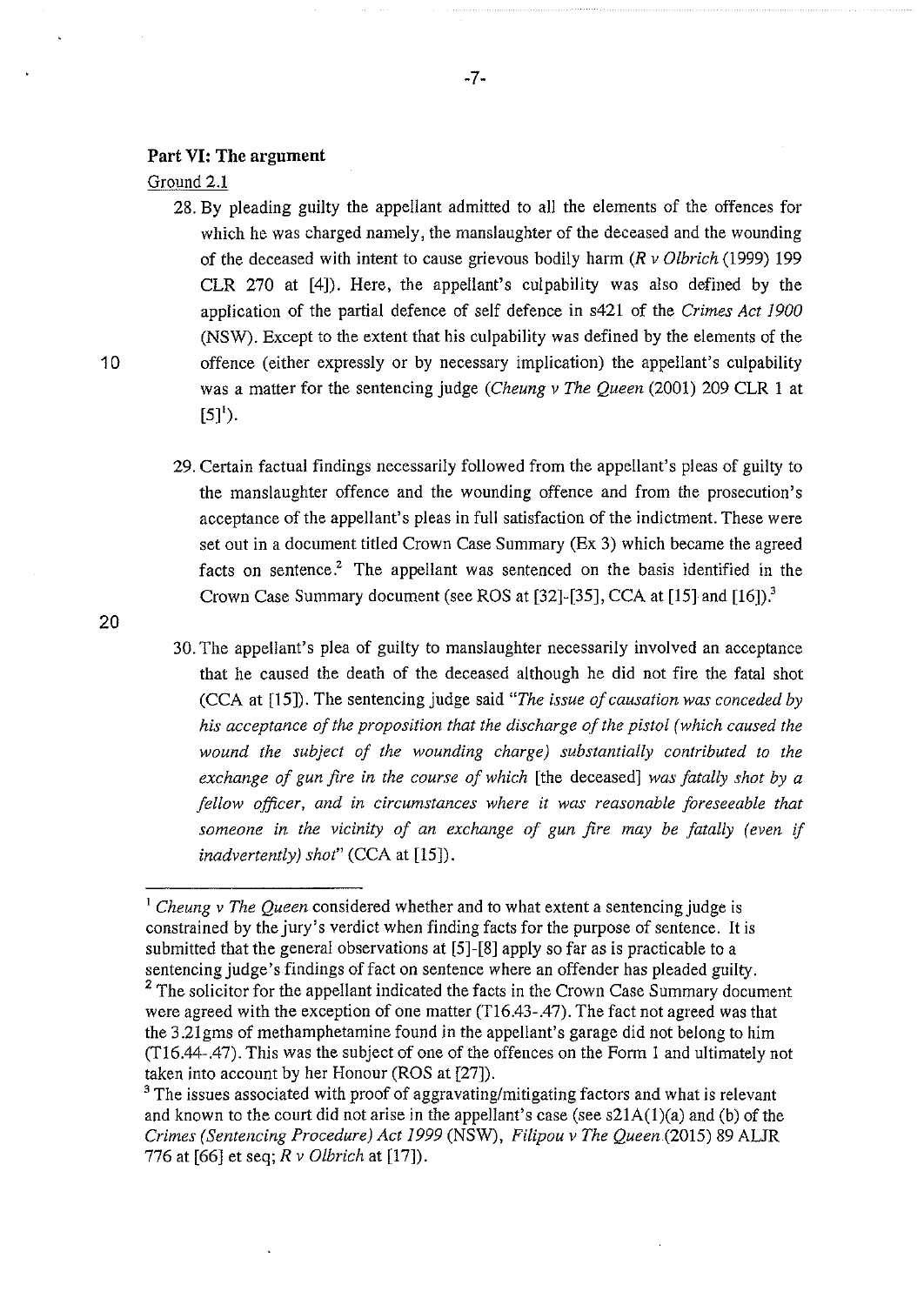- 31. The plea of guilty to manslaughter was accepted by the Crown on the basis that there was a reasonable possibility that the appellant *"genuinely believed that it was necessary to shoot at the person who proved to be* [the deceased] *in order to defend himself (based as it was on his mistaken belief that the officer was someone who was intent on robbing him and someone who might have posed a serious risk to his safety) .It also entails acceptance by the* [appellant] *that a reasonable person in his position would not have considered it necessary to shoot that person in defence of himself or his property."* (CCA at [15]). Accordingly, the partial defence of self defence under s421 of the *Crimes Act* applied. Section 421 of the *Crimes Act* has the effect that murder is reduced to manslaughter in circumstances where the person believes his or her conduct is necessary to defend himself or herself or the deprivation of his or her or another person's liberty and where the conduct involves the infliction of death but that conduct is not a reasonable response in the circumstances as he or she perceives them.
- 32. The appellant's plea of guilty to the wounding offence entailed an acceptance by the appellant that he shot at the deceased intending to cause him grievous bodily harm and wounded him but self defence under s418 of the *Crimes Act* was not available because it was not a reasonable response in the circumstances (CCA at [16]). The act causing the death of the deceased and the act causing the wounding of the deceased were the same act of the appellant, namely the discharge of the firearm.
- 33. The sentencing judge found that the circumstances of the offences including the aggravating factors rendered both offences "objectively serious" (ROS at [57]). This was so notwithstanding the following: he caused the deceased's death despite not firing the fatal shot; the appellant did not know the deceased was a police officer when he shot him; and at the time he discharged his firearm he had a genuine (albeit mistaken) belief that he needed to defend himself against a perceived threat of harm (ROS at [57]). These last two matters were inextricably linked.
- 34. The sentencing judge rejected the Crown's contention that the manslaughter offence was in the "most serious category" and said *"It would have been otherwise were the (Jffender to have shot at* [the deceased] *intending to inflict grievous bodily harm knowing or believing he was a police officer, or were he with that same state of awareness to have pleaded guilty to manslaughter on the basis that* [the deceased] *was killed by his unlawful and dangerous act in shooting at him."* (ROS

20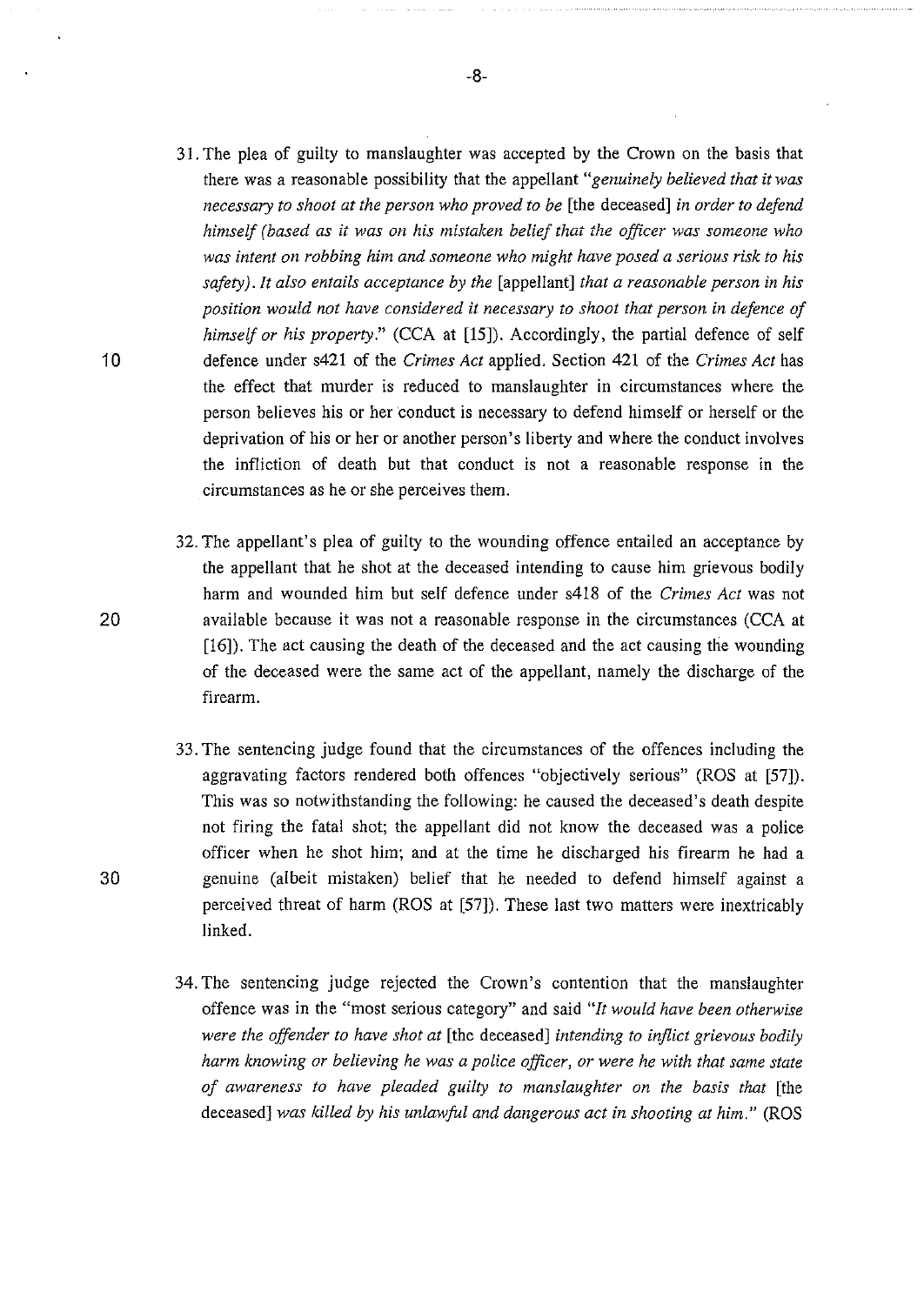at [57]). This was the passage that the Crown successfully challenged on appeal (see CCA at [39]-[41], [52]).

- 35. The CCA found the sentencing judge erred in assessing the objective seriousness of the manslaughter offence (CCA at [52], [54]). In reaching that conclusion the CCA used the following reasoning:
	- r. "if *the* [appellant] *had known or believed that he was shooting at a police officer, the basis upon which he was rendered liable to conviction for manslaughter, and not murder, would have been removed."* (CCA at [47]);
	- ii. the principle in *De Simoni* prohibits a court from taking into account, as an aggravating factor, circumstances which would have warranted conviction for a more serious offence (CCA at [49]);
	- iii. the *De Simoni* principle also prohibits a court from taking into account the absence of a factor which, if present, would constitute a more serious offence (CCA at [50]-[51]); and
	- iv. the sentencing judge erred by having regard to the absence of a factor which, if present, would have rendered the appellant guilty of murder for the purpose of assessing the objective seriousness of the offence and by doing so her Honour took into account an extraneous or irrelevant consideration (CCA at [52]). This last finding necessarily involved the proposition that the appellant's lack of knowledge or awareness that the deceased was a police officer was an "absence of a factor''.
- 36. It is submitted that this reasoning is erroneous. In *De Simoni* Gibbs CJ held: *"However, the general principle that the senterzce imposed on an offender should take account of all the circumstances of the offence is subject to a more fundamental and important principle, that no one should be punished for an offence of which he has not been convicted Section 582 reflects this principle. The combined effect of the two principles, so far as it is relevant for present purposes, is*  30 *that a judge, in imposing sentence, is entitled to consider all the conduct of the accused, including that which would aggravate the offence, but cannot take into account circumstances of aggravation which would have warranted a conviction for a more serious offence."* (at p389).<sup>4</sup>
	- 37. The *De Simoni* principle does not prohibit a sentencing judge from having regard to the absence of a factor which, if present, would have rendered an offender liable to a more serious offence (cf. CCA at [50]-[53]). Further the *De Simoni* principle (by

10

<sup>4</sup> There was a statutory provision relevant to the issue raised in *De Simoni* however, the principle identified by Gibbs CJ was derived from the common law (dating back to the 18<sup>th</sup> Century) and was reflected in the relevant statutory provision (see at 389, 391-392).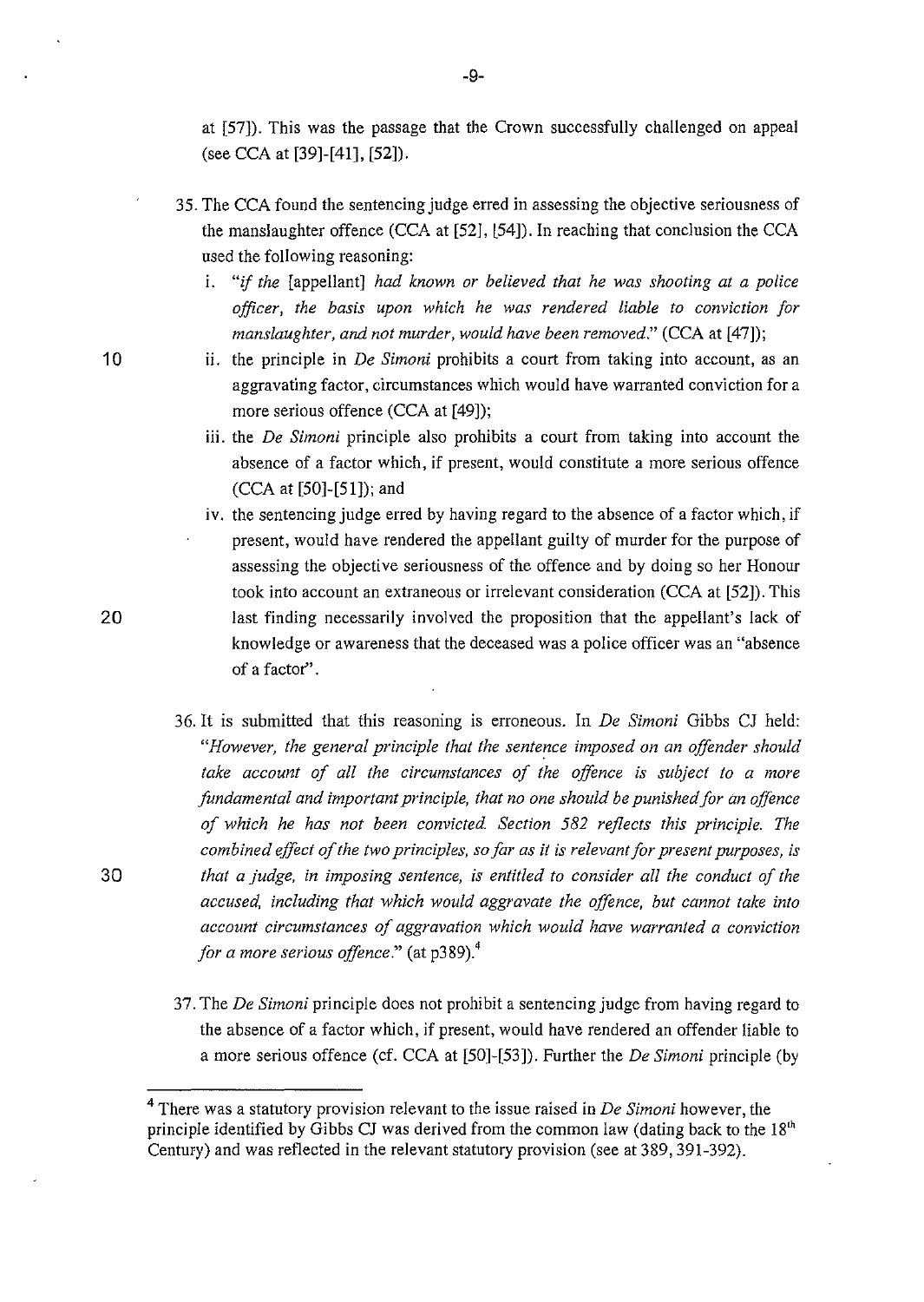analogy or otherwise) does not prohibit a sentencing judge from having regard to particular circumstances of an offence in the manner identified by the CCA (cf. CCA at [50]-[53]). The *De Simoni* principle is ameliorative and operates to the benefit of the offender. It cannot be relied upon to justify the imposition of a more severe sentence than would otherwise have been appropriate. Nothing in *De Simoni*  suggests it is a principle that the Crown can invoke (by analogy or otherwise) to restrict the circumstances to be taken into account by a sentencing judge when determining the appropriate sentence. Further, the prohibition identified by the CCA is contrary to the general principle in *De Simoni,* that a sentencing judge is to take into account all the circumstances of the offence.

- 38. The *De Simoni* principle is related to the principle that a sentencing judge does not review or inquire as to the reasons why a particular charge was preferred or plea accepted by the prosecution. The prosecutor alone has the responsibility of deciding the charge to be preferred against an accused *(GAS v The Queen* (2004) 217 CLR 198 at [28], see also *Barbaro v The Queen* (2014) 253 CLR 58 at [47], *Magaming v The Queen* (2013) 252 CLR 381 at [20]). However, it is for the sentencing judge to determine the relevant facts for the purpose of sentencing an offender and these must be either admitted formally or proved by evidence *(GAS v The Queen* at [30], see also *Barbaro v The Queen* at [47]). In *De Simoni* Gibbs CJ said *"where the Crown has charged the offender with, or has accepted a plea of guilty to, an offence less serious than the facts warrant, it cannot rely, or ask the judge to rely, on the facts that would have rendered the offender liable to a more serious penalty."* (at 392).
- 39. In the appellant's case, the prosecution accepted his pleas of guilty. The reasons for that acceptance are not relevant for the purposes of sentence. It is not for the sentencing judge to review the reasons for the Crown's acceptance of those pleas for the purpose of determining what factors can and cannot be taken into account on sentence.
- 40. In applying the *De Simoni* principle an important distinction is to be drawn between circumstances that are an element of the more serious offence and circumstances which would establish a more serious offence in the context of a particular case.<sup>5</sup> The elements of the offence define, in the abstract, its scope. The circumstances of the offence are the facts that give rise to criminal liability. Similarly, the elements

20

30

<sup>&</sup>lt;sup>5</sup> The importance of drawing distinctions between questions of guilt and culpability and issues and facts relevant to the issues when making findings of fact for the purposes of sentence has been emphasised *(Cheung v The Queen* at [7]).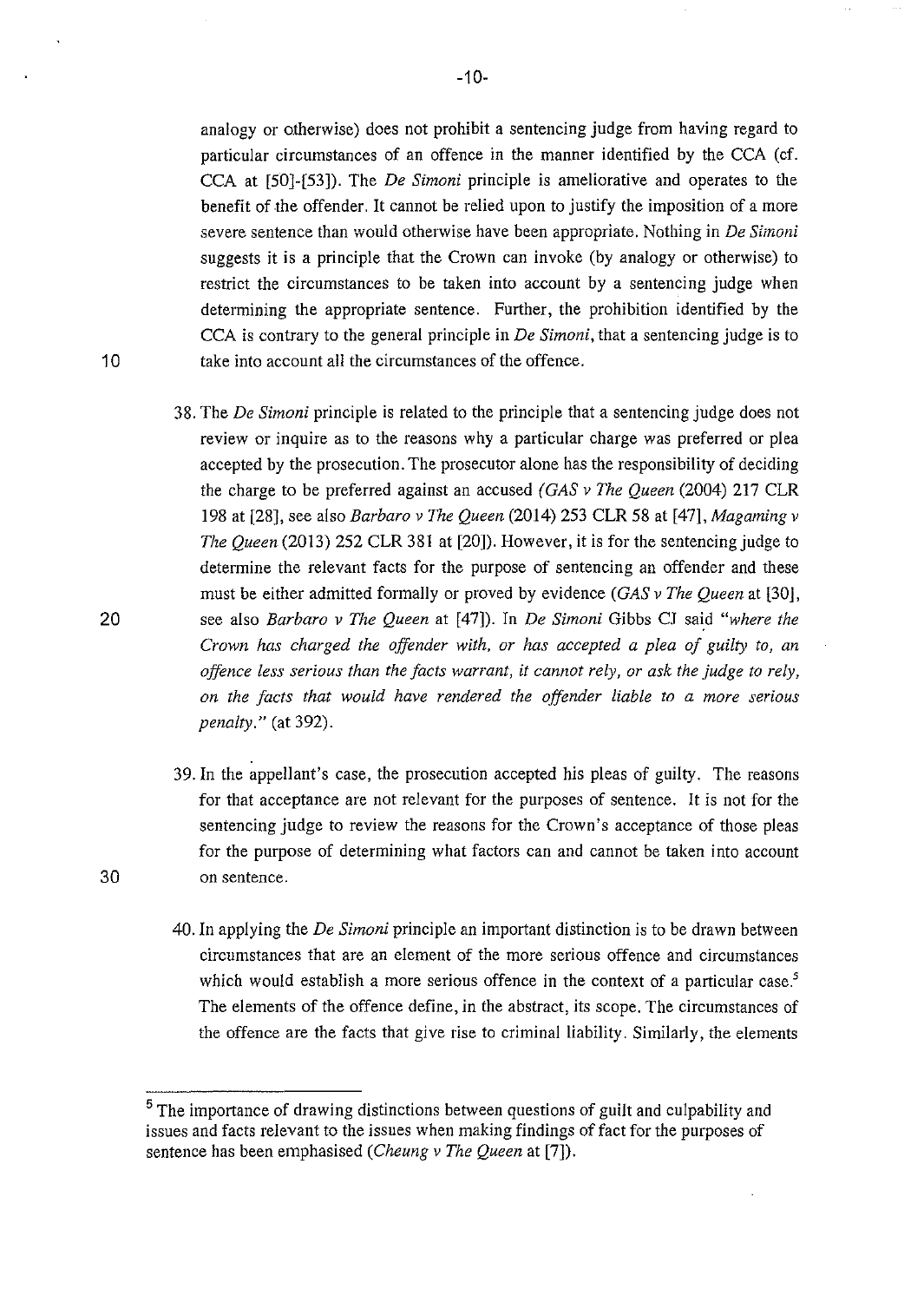of any partial defence define its scope and the circumstances giving rise to the application of the defence are the facts that limit criminal liability.

- 41. The *De Simoni* principle applies to the elements of an offence (or matters that must be alleged on the indictment) but not the factual circumstances that may establish a more serious offence (at 389, 392). The appellant's belief that the men in the garage were "fake police" and were there to rob him was a matter on which his subjective belief that his conduct was necessary to protect himself was based. The appellant's lack of awareness that the deceased was a police officer was a circumstance that founded his claim for excessive self defence. Knowledge or awareness that the deceased was a police officer was not an element of murder. Nor was the Jack of such knowledge an element of the defence. Conversely, it would not breach the *De Simoni* principle if a sentencing judge took into account that an offender knew the deceased was a police officer in imposing a sentence for manslaughter.
- 42. The corollary of the "fundamental principle" referred to in *De Simoni* is that the offender is to be punished for the offence of which they are convicted. That sentence is to be arrived at by the process of instinctive synthesis and must be proportionate to the offender's conduct *(Markarian v The Queen* (2005) 228 CLR 357, *Muldrock v The Queen* (2011) 244 CLR 120 and *Veen v The Queen (No 2)*  (1988) 164 CLR 465). The prima facie position in *De Simoni* is that the sentencing judge is to have regard to all the circumstances of the offence (at 389). A person's state of mind at the time of the impugned conduct is often critical to the assessment of the offender's culpability and the proportionate sentence to be imposed for that offence. Removing an integral aspect of a person's state of mind (here, the belief that the deceased was not a police officer but "fake police" and a man who was there to rob him) from the instinctive synthesis of the appropriate sentence is apt to distort the sentencing process and result in the imposition of a disproportionate sentence.
- 43. There is no principle that prohibits a sentencing judge from having regard to the absence of a factor, which if present would have rendered an offender guilty of a more serious offence (cf. CCA at [52]). Such a fetter on the sentencing discretion ought not be introduced without principled reason. It has been recognised by this Court that it is *"important to avoid introducing "excessive subtlety and refinement" to the task of sentencing." (Weininger v The Queen* (2003) 212 CLR 629 at [24] quoting from *Storey* [1998] I VR 359 at 372 with approval, see also *Pearce v The Queen* (1998) 194 CLR 610 at [39]). Further, the width of the discretion reposed in sentencing judges reflects the notion that *"the administration of the criminal law involves individualised justice" (Elias v The Queen* (2013) 248 CLR 483 at [27],

10

20

30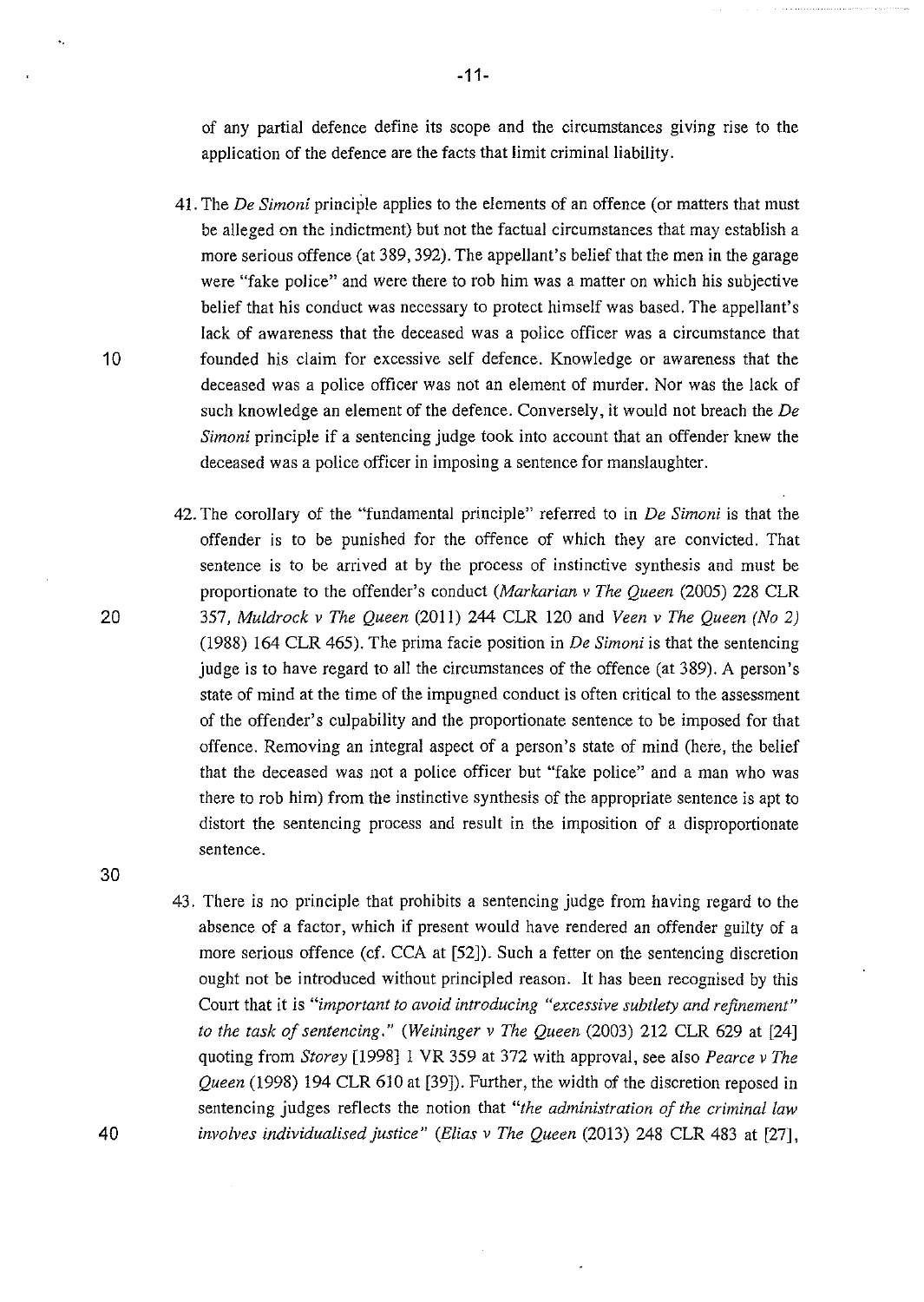see also *Bugmy v The Queen* (2013) 249 CLR 571). Limiting the circumstances that a sentencing judge can have regard to in the manner identified by the CCA introduces further complexity in the sentencing process. The limitation identified by the CCA has the capacity to impair a sentencing judge's ability to do individualised justice. Strictly applied the principle identified by the CCA in the appellant's case would, in a more complex case, require the sentencing judge to perform a potentially hypothetical, detailed and complicated analysis of the factual circumstances of the offence and identification of factors, which if present would warrant a conviction for a more serious offence. The two primary constraints presently imposed on the sentencing judge's fact finding exercise are firmly grounded in general principle: the principle that no one should be punished for an offence for which they have not been convicted *(De Simoni);* and the inscrutability of the jury's verdict *(Cheung).* Although it is recognised that these principles may artificially constrain the sentencing judge's view of the facts (see also problems associated with proof of aggravating/mitigating factors in *Filipou v The Queen*  (2015) 89 ALJR 776) the importance of the principles underlying the constraints requires it. It is submitted that there is no principled justification or basis for further limiting the consideration a sentencing judge can have regard to in relation to the principle identified by the CCA. It is not necessary to impose the restriction to guard against inadequate sentences.

- 44. It is not correct to say that if the appellant had known that the deceased was a police officer then the basis upon the appellant was rendered liable to manslaughter would have been removed and he would be liable for murder (cf. CCA at [47]). The question for the application of the partial defence in s421 of the *Crimes Act* was whether or not the appellant believed that his conduct was necessary to defend himself or prevent the deprivation of his liberty not whether or not he knew the deceased was a police officer. If the appellant had known that the deceased was a police officer he would likely not have genuinely believed that he was a man who was there to rob him and, therefore, he would not have thought it necessary to protect himself by discharging the firearm. The only relevant belief is whether or not the appellant believed that his conduct was necessary to protect himself. In this case it included a belief that the men were "fake police", but this was not necessary to found the partial defence.
- 45. Another difficulty with the CCA's conclusion at [47] is that it is entirely hypothetical to suggest that if the appellant had known that the deceased was a police officer then he would be guilty of murder. If the appellant had known that the deceased was a police officer then he may not have discharged his firearm at all because he would not have believed it necessary to do so to protect himself. Put

10

20

30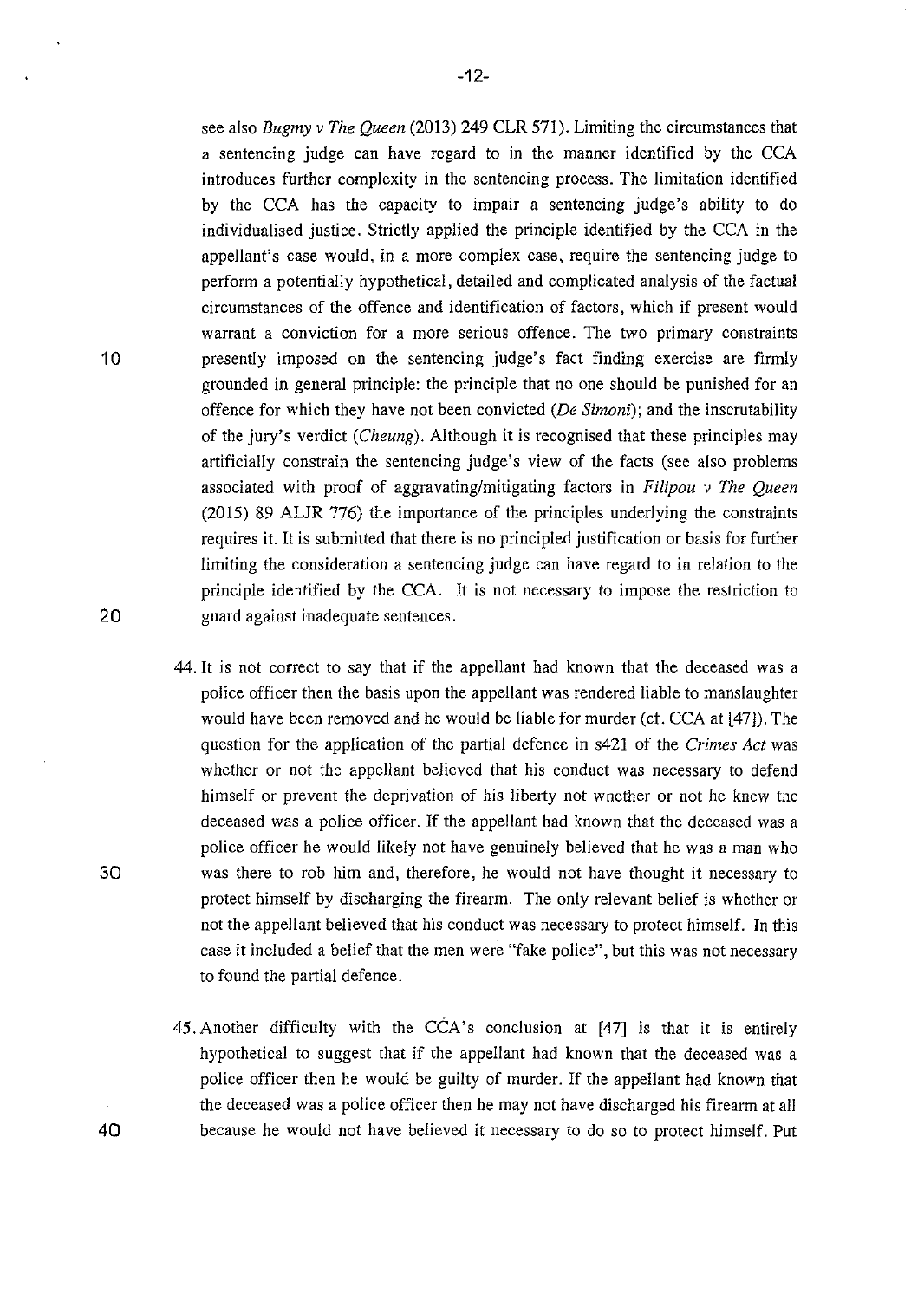another way, in the circumstances of this case, the appellant's belief that the deceased was "fake police" and there to rob him was a basis on which he had the subjective belief that he needed to act to protect himself. If this was removed then he may not have had grounds for believed that he needed to act to protect himself. In those circumstances he may not have chosen to discharge the firearm. This state of mind was critical to his criminal liability for the act causing death  $-$  that is, the offence of ma'nslaughter by the application of excessive self defence (s421 *Crimes Act).* His conduct and his state of mind could not be divorced from each other and his state of mind (including that he did not know the deceased was a police officer) was equally relevant to his criminal liability and the sentence to be imposed for manslaughter.

- 46. There is a further difficulty with the CCA's reasoning in this case. A partial defence reduces a charge of murder to manslaughter (see for example, s421 of the *Crimes Act).* In all cases where the partial defence of excessive self defence is made out, the elements of murder have been established. The appropriate and proportionate sentence in such cases is highly dependent on the offender's state of mind. The principle identified by the CCA means that a sentencing judge cannot consider an offender's subjective belief that he or she thought it necessary to do what he did in cases where that belief is mistaken when imposing sentence. In the appellant's case, the sentencing judge was required to (and did) proceed on the basis that the appellant discharged the firearm in the belief that it was necessary in order to defend himself but that the discharge of the firearm was not a reasonable response in the circumstances.<sup>6</sup>
- 47. It was also incorrect to characterise the appellant's lack of knowledge that the deceased was a police officer as an "absence of a factor". A person's state of mind is different from an external and quantifiable factor or element, for example, where no weapon is used it can be said that there is an absence of a weapon. A person's 30 state of mind may not necessarily be amenable to precise characterisation and human behaviour cannot always be described as a dichotomy *(Weininger* (2003) 212 CLR 629 at [22] and [24]). The evidence before the sentencing judge was not just that the appellant failed to appreciate that the deceased was a police officer but that he thought the people in the garage were "fake police" who were there to rob him and that he needed to defend himself against a perceived threat of harm (ROS at [57]).
	- 48. Whilst the passage said to disclose error in the sentencing judge's approach is found in the final two sentences at ROS [57] (see CCA at [39], [42]), the remarks

-13-

<sup>6</sup>  see by analogy *Maxwe/l v The Queen* (1996) 184 CLR 501 at 515.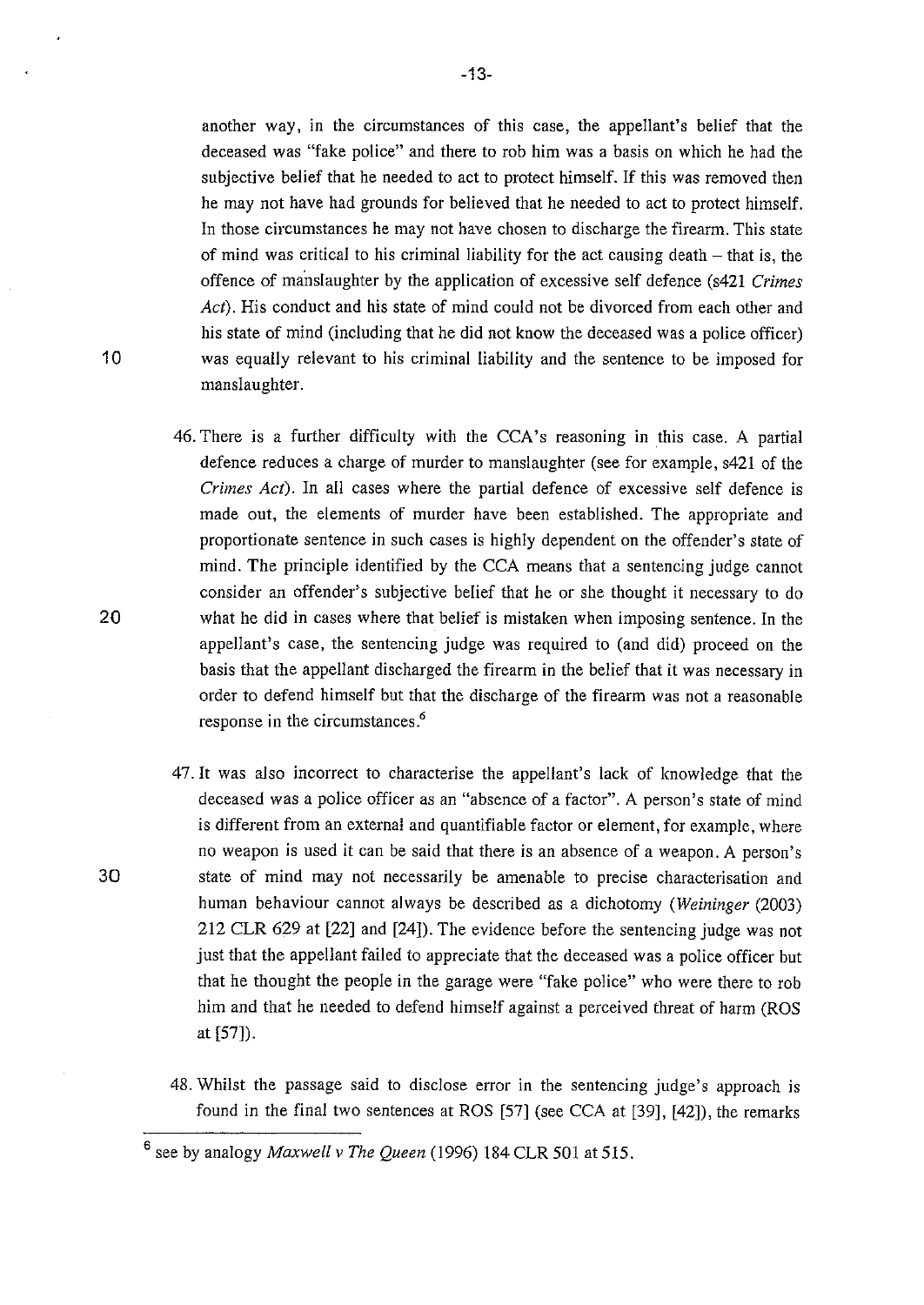need to be construed in context. The sentencing judge in that passage was addressing the Crown's contention that the offence fell within the worst category of offending for manslaughter. The passage does not disclose error. The comparison conducted by the sentencing judge in that passage was a permissible and appropriate approach to the sentencing exercise (see *Elias v the Queen* (2013) 248 CLR 483 at [27], *Markarian v The Queen* at [31], *Ibbs v The Queen* (1987) 163 CLR 447 at 451-452). In that passage the sentencing judge merely expressed the view that she considered the manslaughter of a police officer in circumstances where the offender knew the deceased was a police officer was more serious than the appellant's case (ROS at [57]). The approach taken in that passage is consistent with authority *(Little v R* [2010] NSWCCA 210, *R v Twala* (NSWCCA, unreported, 4 November 1994). Once it is accepted that it is permissible to have regard to the appellant's belief that the deceased was not a police officer then this comparison was legitimate.

49. By upholding the Crown's complaint in this respect the CCA erroneously removed an important consideration in the assessment of the objective seriousness for the manslaughter offence. The appellant's knowledge or belief that the deceased was "fake police" intending to rob him was the basis upon which he was guilty of manslaughter by excessive self defence as opposed to murder. It was also a factor operating in his favour in the determination of the appropriate sentence. It was the context in which he chose to discharge the firearm. It could not be isolated from the determination of the appropriate sentence. The consequence of the CCA's conclusion on this ground was that the appellant's belief that the deceased was a man who was there "to rob him and not a police officer was not taken into account when assessing whether the sentence imposed was manifestly inadequate (see CCA at [91] and [95]). Nor was it taken into account on resentence. The sentencing judge was correct to take this circumstance into account on sentence and the CCA erred in not having regard to it when assessing whether the sentence imposed was manifestly inadequate and when resentencing the appellant.

#### Ground 2.2

50. The question for the CCA was whether the sentencing judge erred in the approach to the totality principle in determining that the overall criminality could be comprehended by the sentence for manslaughter (CCA at [8]). The sentencing judge imposed concurrent sentences because the same criminal conduct was common to both offences despite the different consequences of that act (ROS at [69]). It was in these circumstances that her Honour was satisfied that the total criminality of the offending could be comprehended by the sentence for

10

20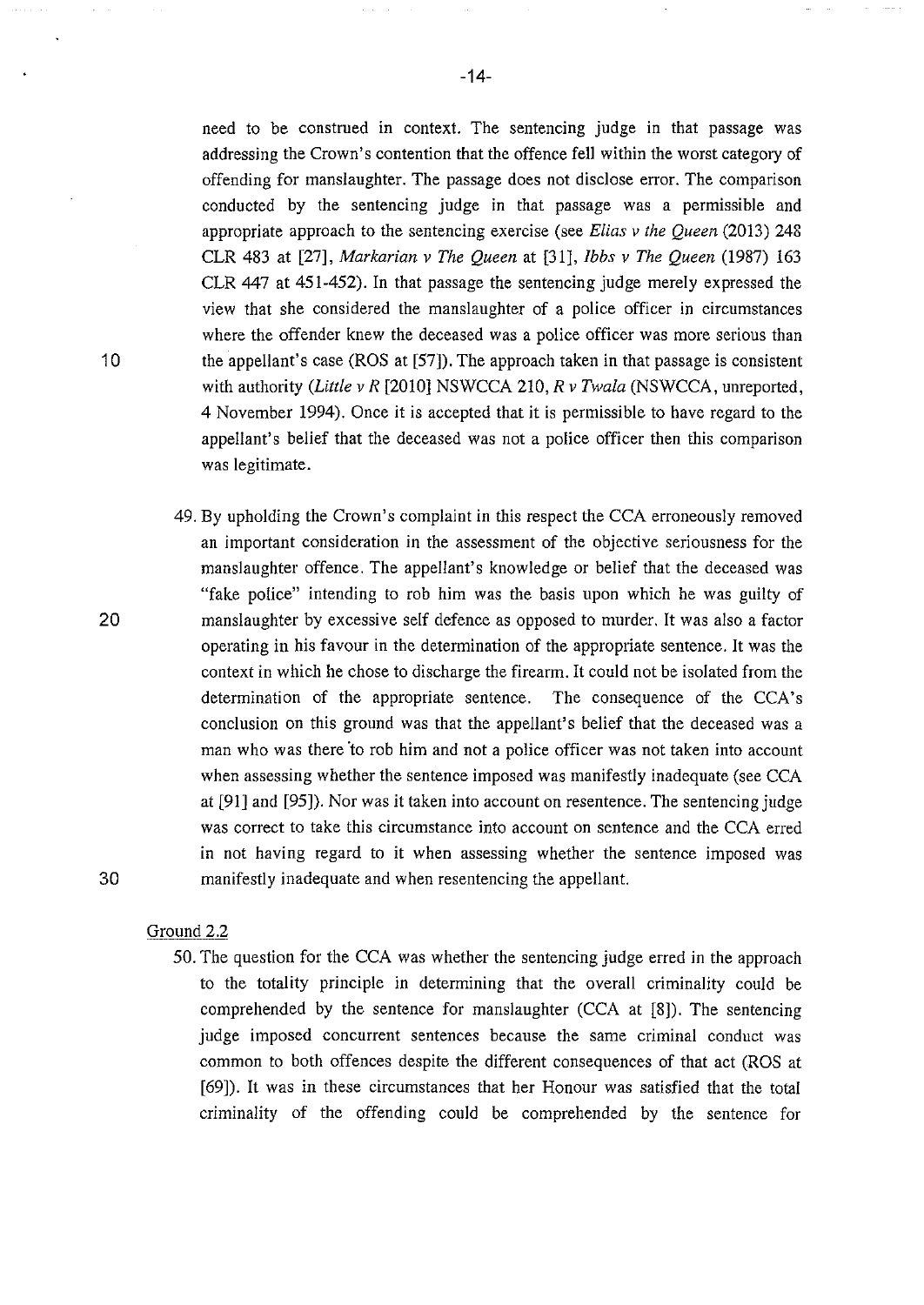manslaughter (which was accepted to be the more serious offence due to the loss of life (ROS at [69])).

- 51. In addition to the fact that the genesis of both offences was the one act, the aggravating factors identified above at [19] were common to both offences. The sentencing judge was cognisant of both of these considerations (ROS at [43], [53] and [55], [69]). Further, the appellant had the same state of mind for both offences.
- 10
- 52. The CCA upheld the complaint that the sentencing judge erred in her approach to the totality principle in determining that the overall criminality could be comprehended by the sentence for manslaughter (CCA at [84]). The CCA accepted the Crown's submissions in support of this ground and held *"the nature and seriousness of the wounding offence was such that the sentence for manslaughter could not sufficiently comprehend the criminality involved"* in it and that *"a measure of accumulation was necessary"* (CCA at [83]). A key aspect of the Crown's submissions was that there were two "distinct" and "separate" acts with separate consequences (CCA at [73] and [74]). The CCA found that the offences were *"distinct offences caused by different bullets causing very different consequences"* (CCA at [82]).
- 53. Whether or not the sentences imposed on an offender are to be made wholly or partially concurrent is a matter of discretion for the sentencing judge applying the principle of totality *(Johnson v The Queen* (2004) 78 ALJR 616 at [26], *Pearce v The Queen* (1998) 194 CLR 610 at [ 46], *Mill v The Queen* (1988) 166 CLR 59 at 62-63; see also s55 *Crimes (Sentencing Procedure) Act 1999* (NSW)). The discretionary nature of the finding was accepted by the CCA at [77]. The authorities recognise that a sentencing judge should be afforded as much flexibility in sentencing an offender as is possible under the applicable statutory regime and consistent with principle *(Johnson v The Queen* at [26], *Mill v The Queen* at 66, *Pearce v The Queen* at [39], [46]).
- 54. Careful consideration to the principle of totality was required when sentencing the appellant and when considering the ground of appeal alleging error in the application of the principle in the appellant's case (see *Johnson v The Queen* at [33]). The single act of the appellant was the genesis of both offences; the act was committed with the same state of mind; and the aggravating factors were common to both offences.
- 55. In *R v Hoar* (1981) 148 CLR 32 at 38 this Court said that *"a person should not be*  40 *twice punished for what is substantially the same act"* (at 38). Although in *Pearce*

-15-

20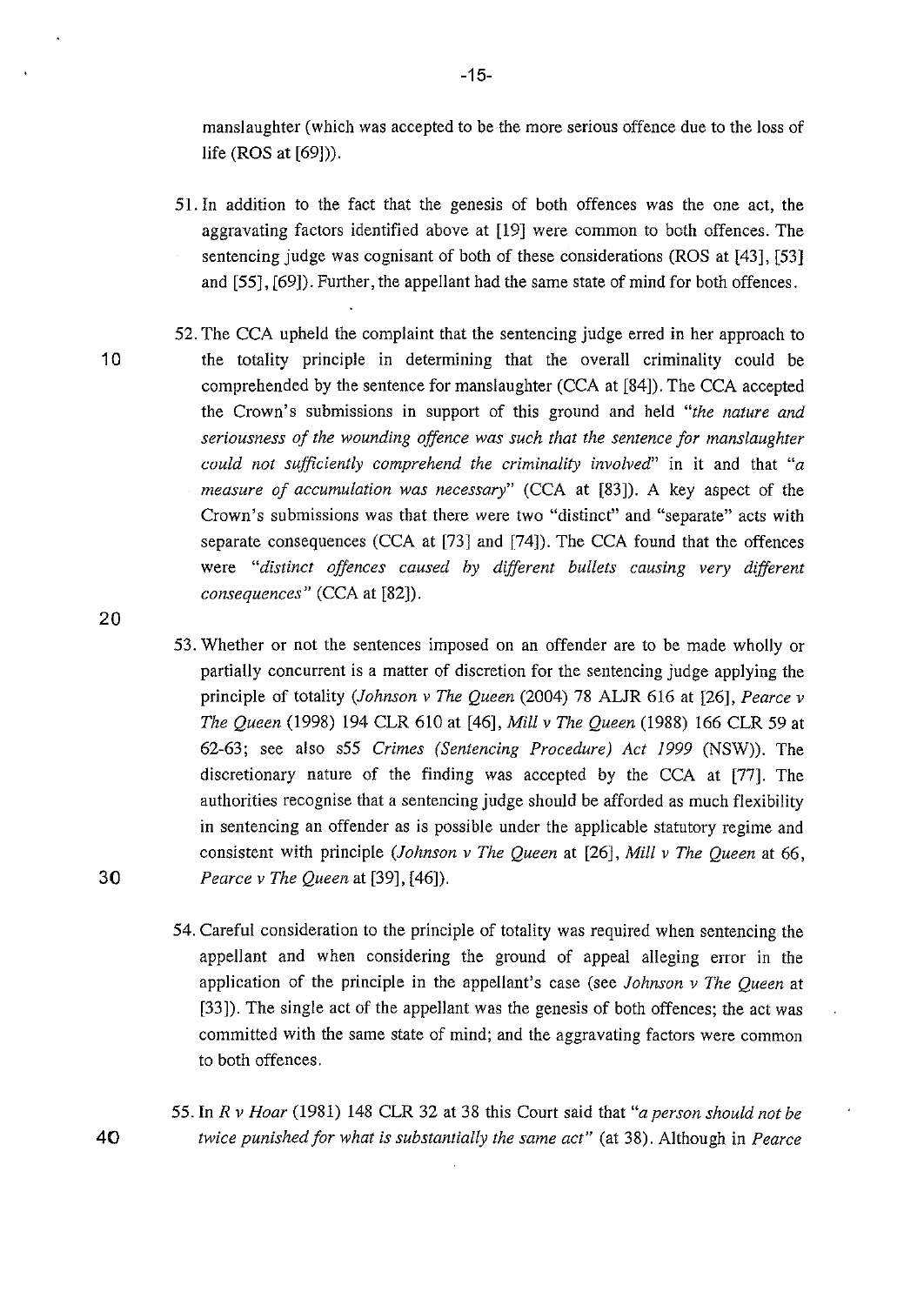it was noted the principle might be more confined to the proposition that no person shall be punished twice for the same offence (see *Pearce v The Queen* at [34]). Identification of the common elements of the offences the appellant pleaded guilty to was critical: *"The identification of a single act as common to two offences may not always be straightforward. It should, however, be emphasised that the inquiry is not to be attended by "excessive subtleties and refinements". It should be approached as a matter of common sense, not as a matter of semantics." (Pearce v The Queen* at [42]).

1 0 56. In *Pearce v The Queen* it was held that *"To the extent to which two offences of*  which an offender stands convicted contain common elements, it would be wrong to *punish that offender twice for the commission of the elements that are common. No doubt that general principle must yield to any contrary legislative intention, but the punishment to be exacted should reflect what an offender has done;* it *should not be affected by the way in which the boundaries of particular offences are drawn.* "(at [40], see also *Johnson v The Queen* at [27]).

- 57. The application of the principle of totality requires a sentencing judge to consider whether the total effective sentence imposed on the offender is just and appropriate and reflects the overall criminality *(Mill v The Queen* (1988) 166 CLR 59 at 63, *Pearce v The Queen* at [40] and *Johnson v The Queen* at [18], [19]). In this respect, the principle of totality is related to the principle of proportionality *(Veen (No* 2) (1988) 164 CLR 465). Concurrent sentences are likely to be "just and convenient" where an offender was engaged in "one multifaceted course of criminal conduct" as opposed to where there are multiple "incursions into criminal conduct" *(Johnson* at [4] per Gleeson CJ quoting from *Attorney General v Tichy* (1982) 30 SASR 84 at 92-93 per Wells J).
- 30 58. There was only one act of the appellant: the discharge of the firearm. This act caused the wound, which was the subject of the wounding offence. It was also the act that caused the death of the deceased (CCA at [11], [15]; ROS at [18], [33]). The appellant stood to be sentenced for his conduct and the principle of totality required the CCA to consider whether the sentence imposed reflected his total criminality *(Pearce* at [40]). By his plea of guilty to manslaughter the appellant accepted this act caused the deceased's death notwithstanding the fatal shot was the act of another person. However, the fact that there were two acts (one of the appellant and one of another person) did not mean the appellant was criminally liable for those two acts (cf. CCA at [73]-[74], [81]). His criminal liability arose from the one act. His liability for the different consequences reflected in the fact that he stood to be sentenced for the two different offences. In these circumstances

20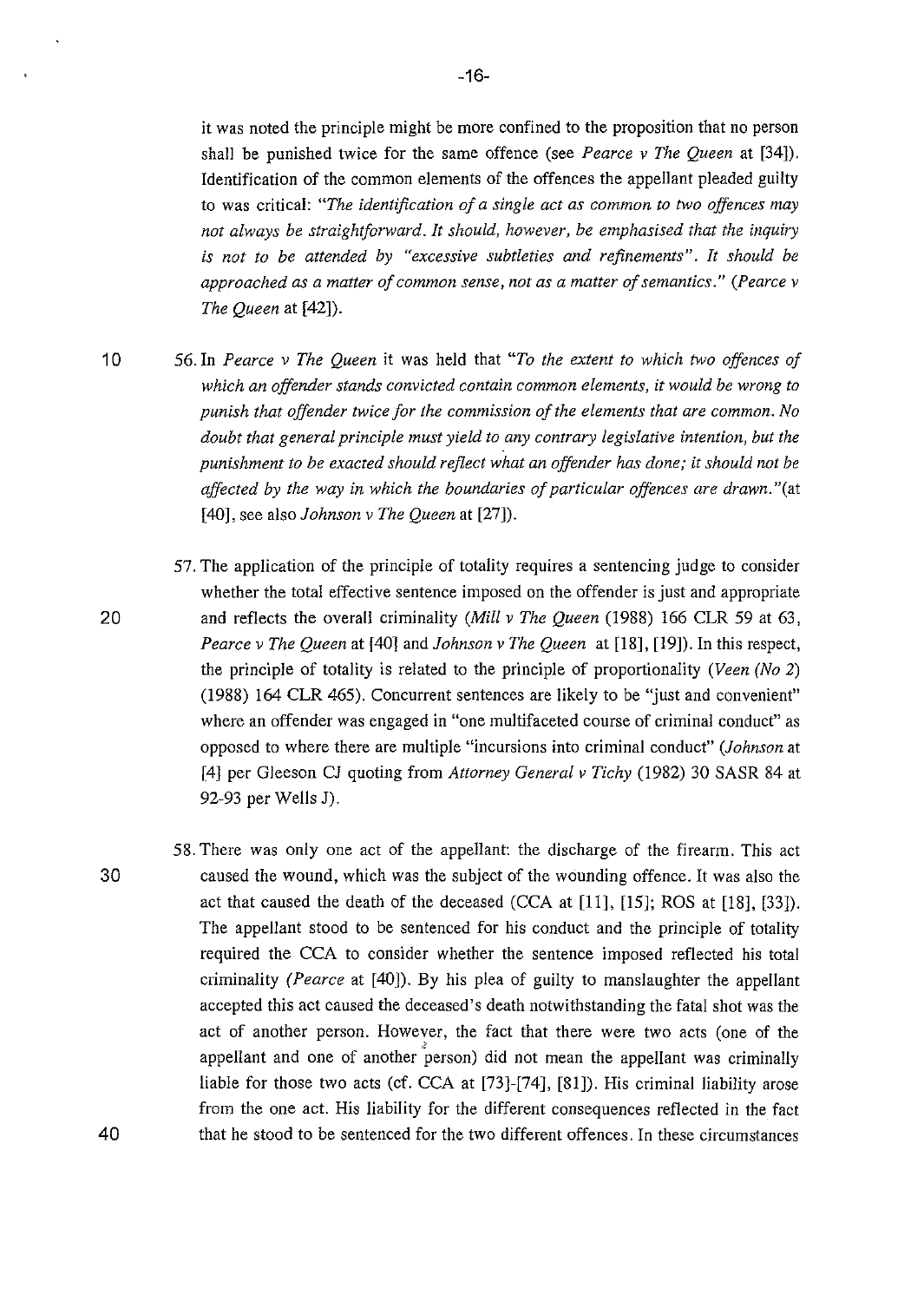it was erroneous to find that the exercise of the discretion required a measure of accumulation in the sentences imposed on the appellant on the basis that *"they were distinct offences caused by different bullets caused very different consequences."*  (CCA at [81]).

- 59. Moreover, the act of wounding (which was the subject of the wounding offence) and the act causing death were the same act (the discharge of the firearm). The state of mind, namely to cause grievous bodily harm, was the relevant state of mind for the wounding offence and for murder (which was reduced to manslaughter by operation of the partial defence of self defence in s421 of the *Crimes Act).* The appellant believed it necessary to carry out the conduct to defend himself and/or his property although the conduct was not a reasonable response in the circumstances (s418 and s421 of the *Crimes Act).* The only additional characteristic of the offence of manslaughter, which was not present in the offence of wounding, was that the appellant's act caused the death of the deceased. Her Honour (and the CCA) accepted that the manslaughter offence was the more serious offence as it involved the loss of life (ROS at [69], CCA at [82]). The sentence imposed for manslaughter was longer than the sentence imposed for wounding because it also reflected the fact that it involved the loss of life. Analysed this way, the sentence imposed for the manslaughter offence compared to the wounding offence reflected the fact that, by his plea, the appellant admitted to causing the deceased's death. There was nothing in the wounding offence that was additional to or separate from the manslaughter offence. In the appellant's case, the application of the principle of totality militated strongly in favour of concurrent sentences. In such circumstances, it could not be erroneous for a sentencing judge to impose concurrent sentences (cf. CCA at [83]- [84]).
- 60. The sentencing judge found that although the consequences of the appellant's act are different *"the same criminal conduct is common to both offences .... In these circumstances* . . . *the total criminality constituted by his offending can be comprehended by the sentence for the manslaughter"* (CCA at [69]). This approach was consistent with that set out in *Pearce v The Queen* and approved in *Johnson v The Queen.* It was a proper application of the principle of totality. The CCA erred by not endorsing it and finding that the sentencing judge erred in applying the principle of totality. Not only was it open to the sentencing judge to impose wholly concurrent sentences it was a compelling case for the imposition of concurrent sentences.

#### **Part** VII: **Applicable provisions**

20

10